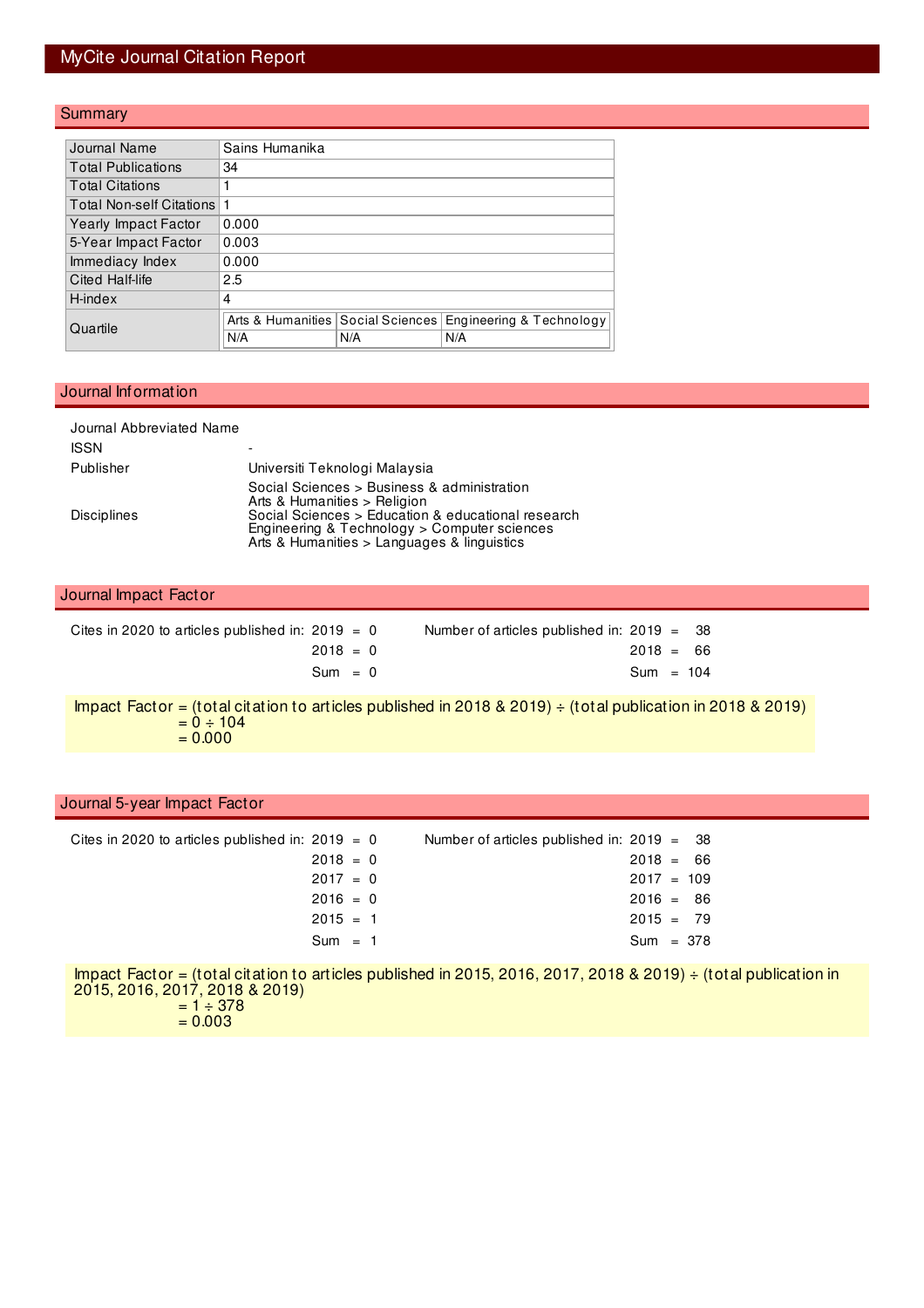

|  | Journal Immediacy Index |  |  |
|--|-------------------------|--|--|
|--|-------------------------|--|--|

Cites in 2020 to articles published in 2020 0 Number of articles published in 2020 34

| Immediacy Index | $=$ (total citation to articles published in 2020) $\div$ (total publication in 2020) |
|-----------------|---------------------------------------------------------------------------------------|
|                 | $= 0 - 34$                                                                            |
|                 | $= 0.000$                                                                             |

### Journal Cited Half-life

| Year                                                                                        | 2020 2019 2018 |    | 2017  2016  2015   2014 |    |  | 2013 | 2012 | 2011 | ⊺2010-all |
|---------------------------------------------------------------------------------------------|----------------|----|-------------------------|----|--|------|------|------|-----------|
| Citation                                                                                    | 33             | 30 |                         | 12 |  |      |      |      |           |
| Cumulative Citation % 0.93 31.78 59.81 76.64 87.85 98.13 100.00 100.00 100.00 100.00 100.00 |                |    |                         |    |  |      |      |      |           |



Cited half-life  $= 2.5$